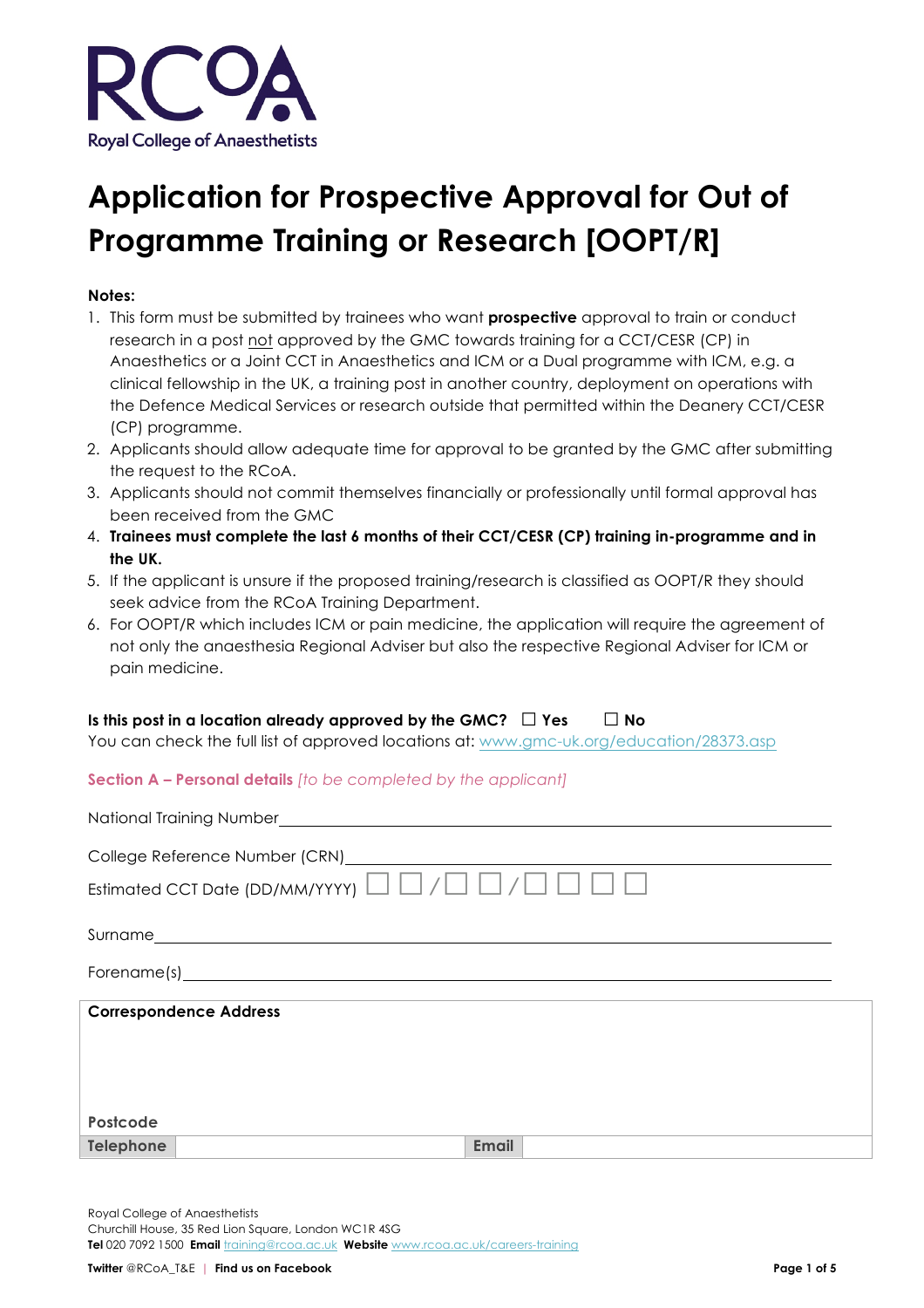

# **Section B – Provisional Deanery/LETB Approval** *[normally completed by the Training Programme Director]*

| The applicant has discussed this OOPT/R proposal with me and is approved in principle. |                 |  |  |  |  |  |
|----------------------------------------------------------------------------------------|-----------------|--|--|--|--|--|
| Signed                                                                                 | Date            |  |  |  |  |  |
| <b>Name</b>                                                                            | <b>Position</b> |  |  |  |  |  |

#### **Section C – Anaesthesia Regional Adviser's approval**

This application has been discussed with me and I am satisfied that it forms part of a balanced training programme leading to the award of a CCT in Anaesthetics.

| Signed      | Date   |
|-------------|--------|
| <b>Name</b> | School |

## **Section D – ICM Regional Adviser's approval** *[if required]*

This application has been discussed with me and I am satisfied that it forms part of a balanced training programme in ICM and conforms to the standards of the Faculty of Intensive Care Medicine.

| Signed | Date            |
|--------|-----------------|
| Name   | <b>Position</b> |

## **Section E – Pain Medicine Regional Adviser's approval** *[if required]*

This application has been discussed with me and I am satisfied that it forms part of a balanced training programme in pain medicine and conforms to the standards of the Faculty of Pain Medicine.

| <b>FPM RA Trainee's School of Angesthesia</b> | Position<br>The Second Second Second Second Second Second Second Second Second Second Second Second Second Second Second Second Second Second Second Second Second Second Second Second Second Second Second Second Second Secon |
|-----------------------------------------------|----------------------------------------------------------------------------------------------------------------------------------------------------------------------------------------------------------------------------------|
|                                               |                                                                                                                                                                                                                                  |
| FPM RA for School where post is located       |                                                                                                                                                                                                                                  |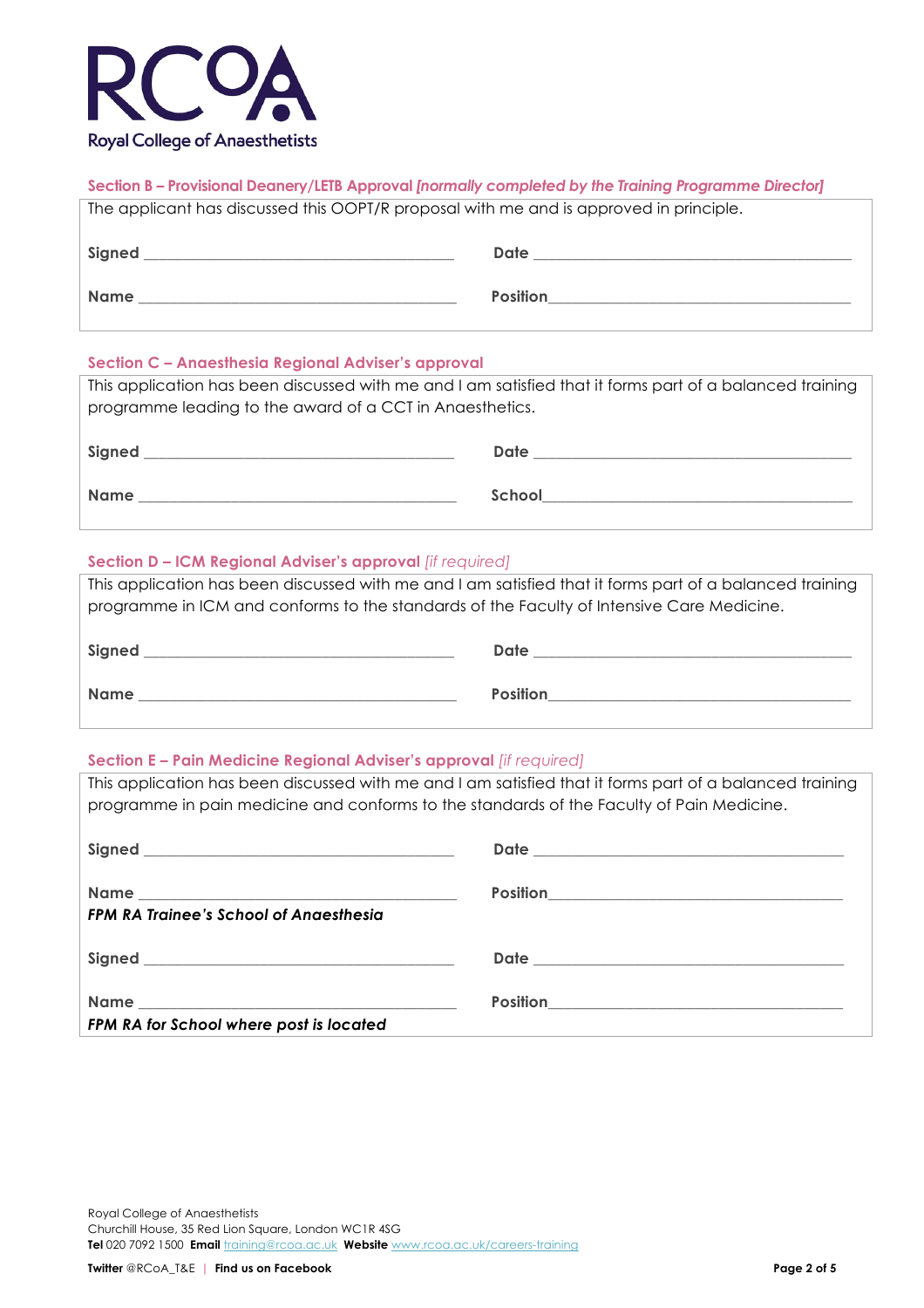

### **Section F – Details of OOPT/R post** *[to be completed by the applicant]*

| <b>Title of Post</b>                                                       |              |      |   |               |                                                                                                            |   |           |        |   |   |   |                                                      |   |   |   |      |  |                                                                                                                       |
|----------------------------------------------------------------------------|--------------|------|---|---------------|------------------------------------------------------------------------------------------------------------|---|-----------|--------|---|---|---|------------------------------------------------------|---|---|---|------|--|-----------------------------------------------------------------------------------------------------------------------|
| From                                                                       | $\Box$<br>DI | M    | M | Y<br>Y        | Y                                                                                                          | Y | <b>To</b> | $\Box$ | D | M | M | Y                                                    | Y | Y | Y |      |  |                                                                                                                       |
| <b>Duration</b>                                                            |              | Mths |   | Amount        | requested to<br>count for<br><b>CCT/CESR (CP)</b>                                                          |   |           | Mths   |   |   |   | If post less than<br>fulltime, what is<br>the % WTE? |   |   |   | $\%$ |  | Is this OOPT/R to be counted<br>towards your HIGHER or<br><b>ADVANCED training? Please</b><br>indicate at which level |
| <b>Hospital name and address</b>                                           |              |      |   |               |                                                                                                            |   |           |        |   |   |   |                                                      |   |   |   |      |  |                                                                                                                       |
| <b>Head of Department</b>                                                  |              |      |   |               |                                                                                                            |   |           |        |   |   |   |                                                      |   |   |   |      |  |                                                                                                                       |
| <b>Designated local</b><br>supervisor                                      |              |      |   |               |                                                                                                            |   |           |        |   |   |   |                                                      |   |   |   |      |  |                                                                                                                       |
| <b>Telephone</b>                                                           |              |      |   |               |                                                                                                            |   |           |        |   |   |   |                                                      |   |   |   |      |  |                                                                                                                       |
| <b>Email</b>                                                               |              |      |   |               |                                                                                                            |   |           |        |   |   |   |                                                      |   |   |   |      |  |                                                                                                                       |
|                                                                            |              |      |   |               | Training module not offered in home Deanery/LETB<br>$\perp$                                                |   |           |        |   |   |   |                                                      |   |   |   |      |  |                                                                                                                       |
|                                                                            |              |      |   |               | $\Box$ Training module available in home Deanery/LETB, but oversubscribed                                  |   |           |        |   |   |   |                                                      |   |   |   |      |  |                                                                                                                       |
|                                                                            |              |      |   |               | $\Box$ Highly specialised training not available in UK                                                     |   |           |        |   |   |   |                                                      |   |   |   |      |  |                                                                                                                       |
| $\Box$ Highly specialised training available in the UK, but oversubscribed |              |      |   |               |                                                                                                            |   |           |        |   |   |   |                                                      |   |   |   |      |  |                                                                                                                       |
| Please indicate your<br>rationale for undertaking<br>this OOPT/R           |              |      |   |               | $\Box$ Overseas training offers a different perspective to the area of clinical<br>practice than in the UK |   |           |        |   |   |   |                                                      |   |   |   |      |  |                                                                                                                       |
|                                                                            |              |      |   | $\Box$ Other: |                                                                                                            |   |           |        |   |   |   |                                                      |   |   |   |      |  |                                                                                                                       |
|                                                                            |              |      |   |               |                                                                                                            |   |           |        |   |   |   |                                                      |   |   |   |      |  |                                                                                                                       |
|                                                                            |              |      |   |               |                                                                                                            |   |           |        |   |   |   |                                                      |   |   |   |      |  |                                                                                                                       |
|                                                                            |              |      |   |               |                                                                                                            |   |           |        |   |   |   |                                                      |   |   |   |      |  |                                                                                                                       |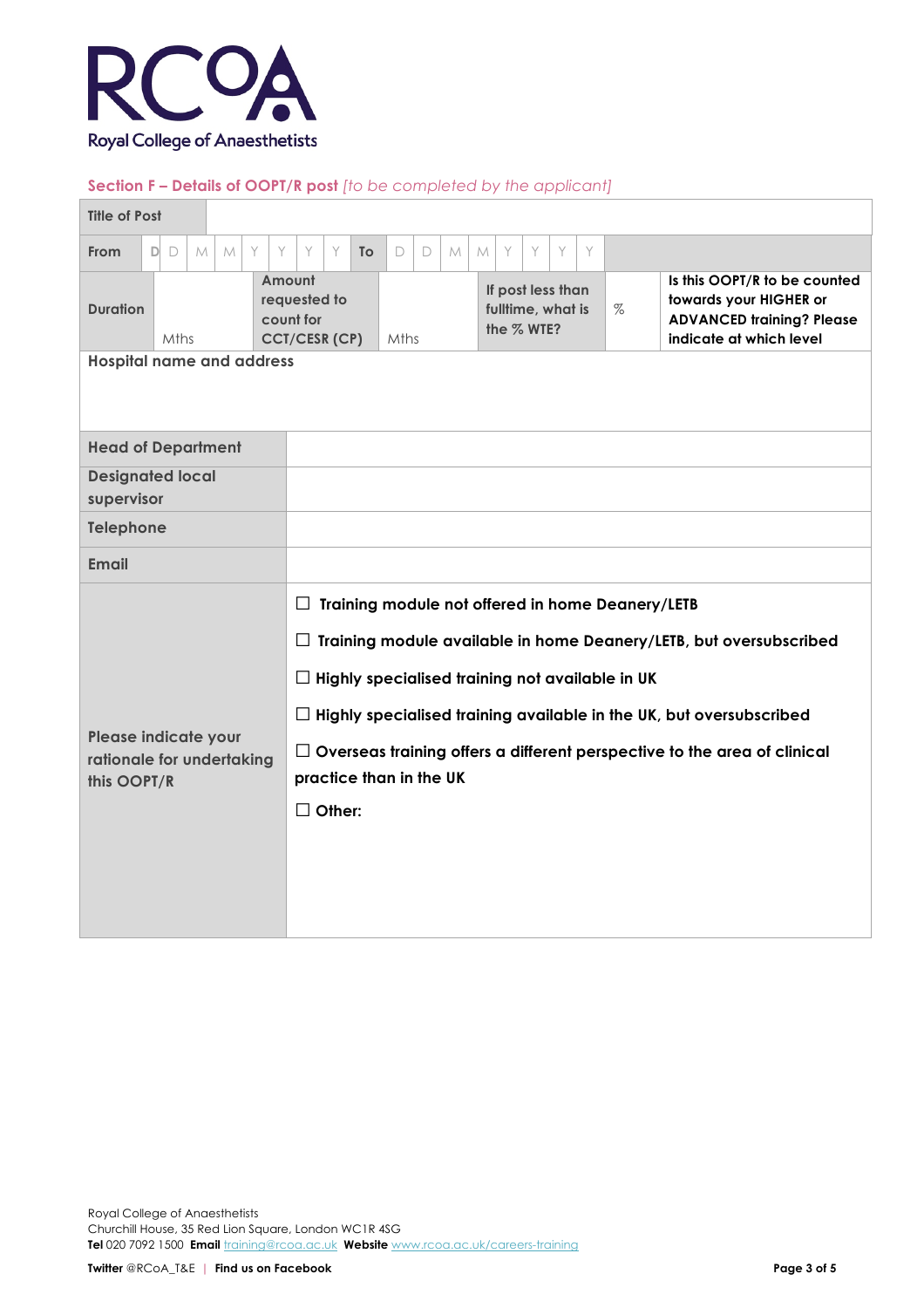

## **I enclose the following information to support my application:**

| 1. For all Applications                                                                                                                                                                                                                                                                                                                                                                                                                                                                                                     |  |
|-----------------------------------------------------------------------------------------------------------------------------------------------------------------------------------------------------------------------------------------------------------------------------------------------------------------------------------------------------------------------------------------------------------------------------------------------------------------------------------------------------------------------------|--|
| The objectives of the training, mapped against the appropriate units of the 'The CCT in<br>Anaesthetics' AND;                                                                                                                                                                                                                                                                                                                                                                                                               |  |
| A job description on hospital headed paper or details of the research project.<br>$\bullet$                                                                                                                                                                                                                                                                                                                                                                                                                                 |  |
| A personal statement from the trainee of the specific objectives to be achieved.<br>$\bullet$                                                                                                                                                                                                                                                                                                                                                                                                                               |  |
| 2. For training outside of the UK                                                                                                                                                                                                                                                                                                                                                                                                                                                                                           |  |
| A statement from the competent authority <sup>1</sup> in the country concerned e.g. Training<br>$\bullet$<br>Board, College or Faculty, confirming that the hospital is approved for training and<br>detailing supervision arrangements;<br>If no clear competent authority, or applicant planning to work with a non-<br>$\bullet$<br>governmental organisation/operational deployment with the Defence Medical<br>Services, please seek advice from the RCoA Training Department before making any<br>formal commitments. |  |
| 3. For training in the UK                                                                                                                                                                                                                                                                                                                                                                                                                                                                                                   |  |
| A statement from the hospital/university department confirming that the post will be<br>$\bullet$<br>covered by the same arrangements for study leave and supervision that apply to<br>trainees in GMC approved posts                                                                                                                                                                                                                                                                                                       |  |
| I confirm that to the best of my knowledge the above information is correct.                                                                                                                                                                                                                                                                                                                                                                                                                                                |  |
| Date: Note: Note: Note: Note: Note: Note: Note: Note: Note: Note: Note: Note: Note: Note: Note: Note: Note: No                                                                                                                                                                                                                                                                                                                                                                                                              |  |
| Name <b>Name Name Name Name Name Name Name Name Name NAME</b>                                                                                                                                                                                                                                                                                                                                                                                                                                                               |  |
| Please forward the completed application to the Training Department at the address below.                                                                                                                                                                                                                                                                                                                                                                                                                                   |  |

<u> 1989 - Jan Samuel Barbara, político establecido de la provincia de la provincia de la provincia de la provinci</u>

Royal College of Anaesthetists Churchill House, 35 Red Lion Square, London WC1R 4SG **Tel** 020 7092 1500 **Email** training@rcoa.ac.uk **Website** www.rcoa.ac.uk/careers-training  $^1$  Details of competent authorities, where known, can be obtained from the RCoA Training Department